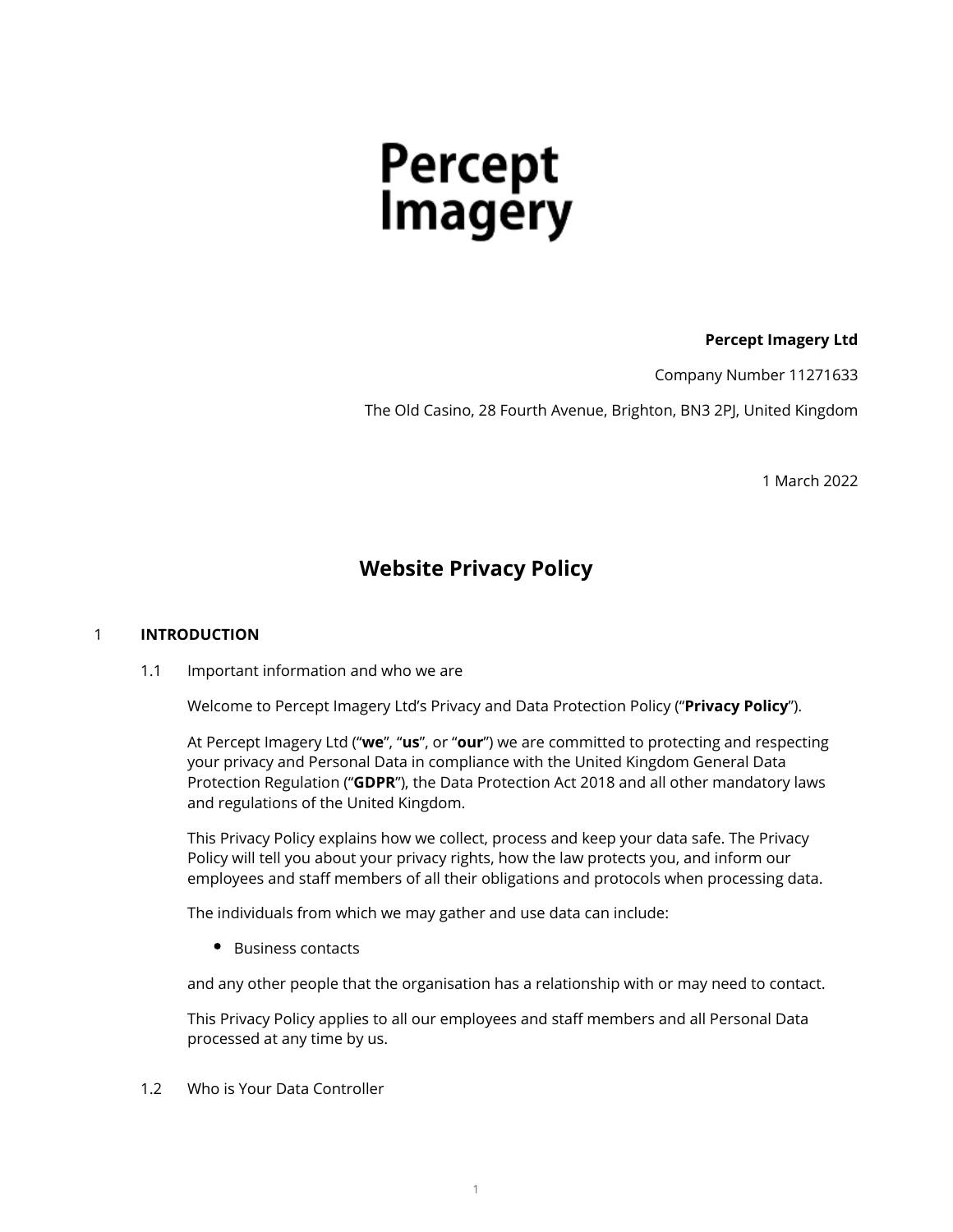Percept Imagery Ltd is your Data Controller and responsible for your Personal Data. We are not obliged by the GDPR to appoint a data protection officer and have not voluntarily appointed one at this time. Therefore, any inquiries about your data should either be sent to us on email at connect@sprie.io or sent in a letter to The Old Casino, 28 Fourth Avenue, Brighton, BN3 2PJ, United Kingdom.

You have the right to make a complaint at any time to the Information Commissioner's Office (ICO), the UK supervisory authority for data protection issues (www.ico.org.uk). We would, however, appreciate the chance to deal with your concerns before you approach the ICO so please contact us in the first instance.

1.3 Processing Data on Behalf of a Controller and Processors' responsibility to you

In discharging our responsibilities as a Data Controller we have employees who will deal with your data on our behalf (known as "**Processors**"). Therefore, the responsibilities described below may be assigned to an individual, or may be taken to apply to the organisation as a whole. The Data Controller and our Processors have the following responsibilities:

- Ensure that all processing of Personal Data is governed by one of the legal bases laid out in the GDPR (see 2.2 below for more information on those bases);
- Ensure that Processors authorised to process Personal Data have committed themselves to confidentiality or are under an appropriate statutory obligation of confidentiality;
- Implement appropriate technical and organisational measures to ensure a level of security appropriate to the risk associated with the processing of Personal Data;
- Obtain the prior specific or general authorisation of the Controller before engaging another Processor;
- Assist the Controller in the fulfilment of the Controller's obligation to respond to requests for exercising the data subject's rights;
- Make available to the Controller all information necessary to demonstrate compliance with the obligations laid down in the GDPR and allow for and contribute to audits, including inspections, conducted by the Controller or another auditor mandated by the Controller;
- Maintain a record of all categories of processing activities carried out on behalf of a Controller;
- Cooperate, on request, with the supervisory authority in the performance of its tasks;
- Ensure that any person acting under the authority of the Processor who has access to Personal Data does not process Personal Data except on instructions from the Controller; and
- Notify the Controller without undue delay after becoming aware of a Personal Data Breach;

#### 2 **LEGAL BASIS FOR DATA COLLECTION**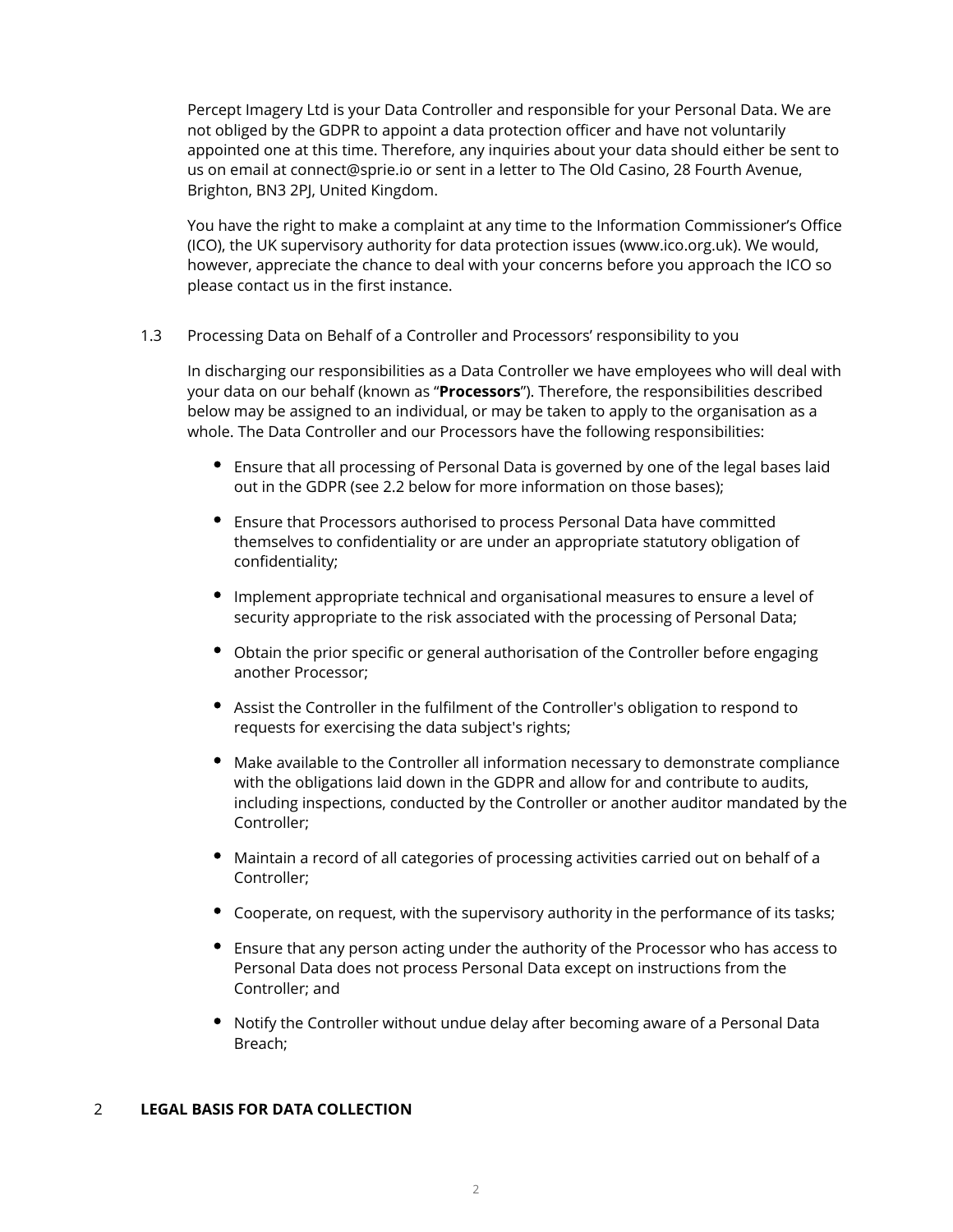#### 2.1 Types of Data / Privacy Policy Scope

"**Personal Data**" means any information about an individual from which that person can be identified. It does not include data where the identity has been removed (anonymous data).

We may collect, use, store and transfer different kinds of Personal Data about you which we have grouped together below. Not all of the following types of data will necessarily be collected from you but this is the full scope of data that we collect and when we collect it from you:

Usage Data: information about how you use our website, products and services.

We do not collect any Special Categories of Personal Data about you (this includes details about your race or ethnicity, religious or philosophical beliefs, sex life, sexual orientation, political opinions, trade union membership, information about your health, and genetic and biometric data). Nor do we collect any information about criminal convictions and offences.

# 2.2 The Legal Basis for Collecting That Data

There are a number of justifiable reasons under the GDPR that allow collection and processing of Personal Data. The main avenues we rely on are:

- "**Consent**": Certain situations allow us to collect your Personal Data, such as when you tick a box that confirms you are happy to receive email newsletters from us, or 'opt in' to a service.
- "**Contractual Obligations**": We may require certain information from you in order to fulfil our contractual obligations and provide you with the promised service.
- "**Legal Compliance**": We're required by law to collect and process certain types of data, such as fraudulent activity or other illegal actions.
- "**Legitimate Interest**": We might need to collect certain information from you to be able to meet our legitimate interests - this covers aspects that can be reasonably expected as part of running our business, that will not have a material impact on your rights, freedom or interests. Examples could be your address, so that we know where to deliver something to, or your name, so that we have a record of who to contact moving forwards.

# 3 **HOW WE USE YOUR PERSONAL DATA**

3.1 Our Uses

We will only use your Personal Data when the law allows us to. Set out below is a table containing the different types of Personal Data we collect and the lawful basis for processing that data. Please refer to section 2.2 for more information on the lawful basis listed in the table below.

Examples provided in the table below are indicative in nature and the purposes for which we use your data may be broader than described but we will never process your data without a legal basis for doing so and it is for a related purpose. For further inquiries please contact us.

3.2 Marketing and Content Updates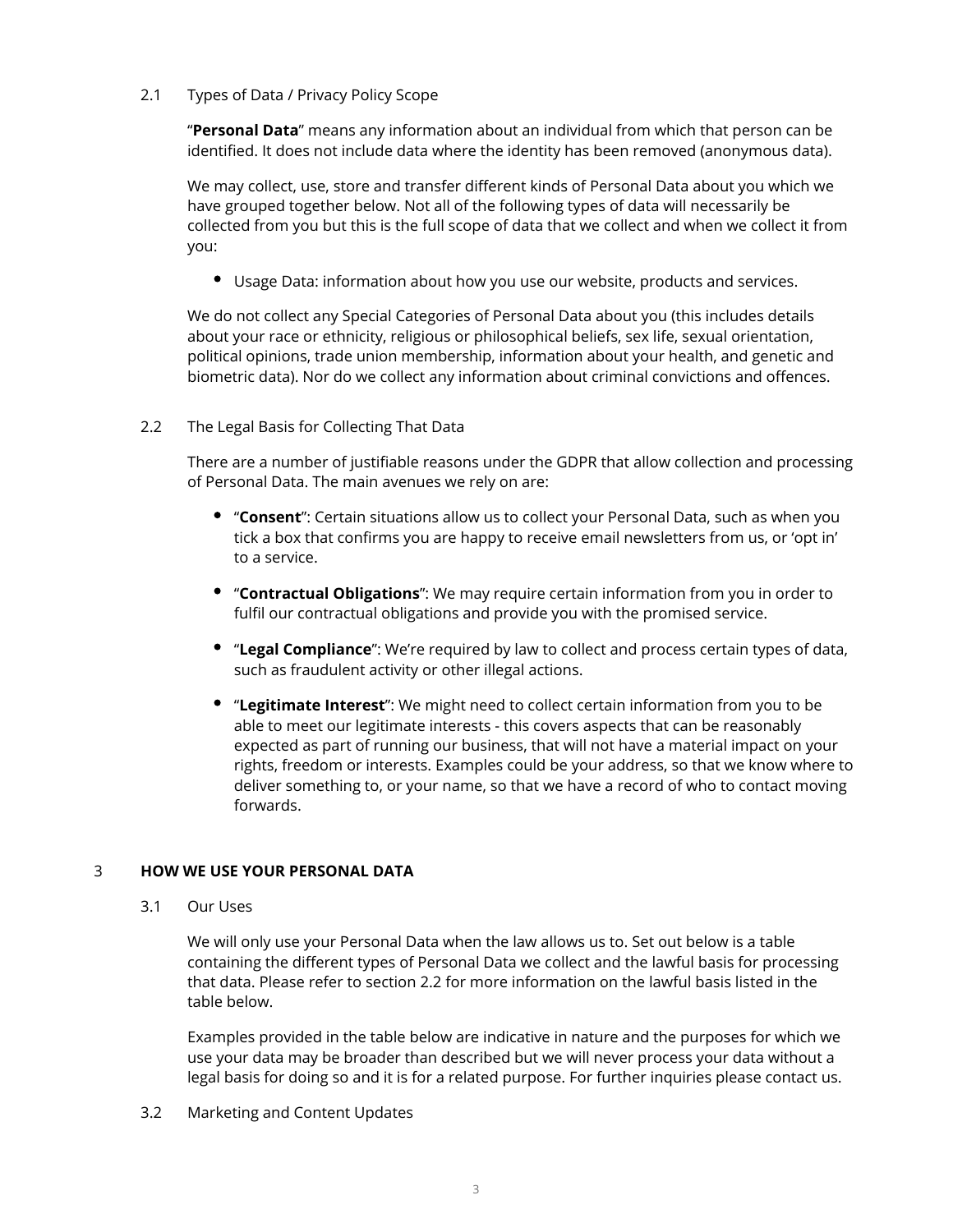You will receive marketing and new content communications from us if you have created an account and chosen to opt into receiving those communications. From time to time we may make suggestions and recommendations to you about goods or services that may be of interest to you.

#### 3.3 Change of Purpose

We will only use your Personal Data for the purposes for which we collected it, unless we reasonably consider that we need to use it for another reason and that reason is compatible with the original purpose. If you wish to get an explanation as to how the processing for the new purpose is compatible with the original purpose, please contact us.

If we need to use your Personal Data for an unrelated purpose, we will notify you and we will explain the legal basis which allows us to do so.

Please note that we may process your Personal Data without your knowledge or consent, in compliance with the above rules, where this is required or permitted by law.

# 4 **YOUR RIGHTS AND HOW YOU ARE PROTECTED BY US**

4.1 What Control Do I Have Over Percept Imagery Ltd's Use Of My Personal Data?

You may delete your account at any time – this will remove your account page from our systems and our related software.

We guarantee this will delete all stored data.

Your account information will be protected by a password for your privacy and security. You need to prevent unauthorized access to your account and personal information by selecting and protecting your password appropriately and limiting access to your computer or device and by signing off after you have finished accessing your account.

You can access information associated with your account by logging into your account you created with us.

Your account information will be protected by a password for your privacy and security. You need to prevent unauthorized access to your account and personal information by selecting and protecting your password appropriately and limiting access to your computer or device and by signing off after you have finished accessing your account.

California Privacy Rights: Under California Civil Code sections 1798.83-1798.84, California residents are entitled to ask us for a notice identifying the categories of personal customer information which we share with our affiliates and/or third parties for marketing purposes, and providing contact information for such affiliates and/or third parties. If you are a California resident and would like a copy of this notice, please submit a written request to connect@sprie.io.

#### 4.2 How Does Percept Imagery Ltd Protect Customers' Personal Data?

We are concerned with keeping your data secure and protecting it from inappropriate disclosure. Any Personal Data collected by us is only accessible by a limited number of employees who have special access rights to such systems and are bound by obligations of confidentiality. If and when we use subcontractors to store your data, we will not relinquish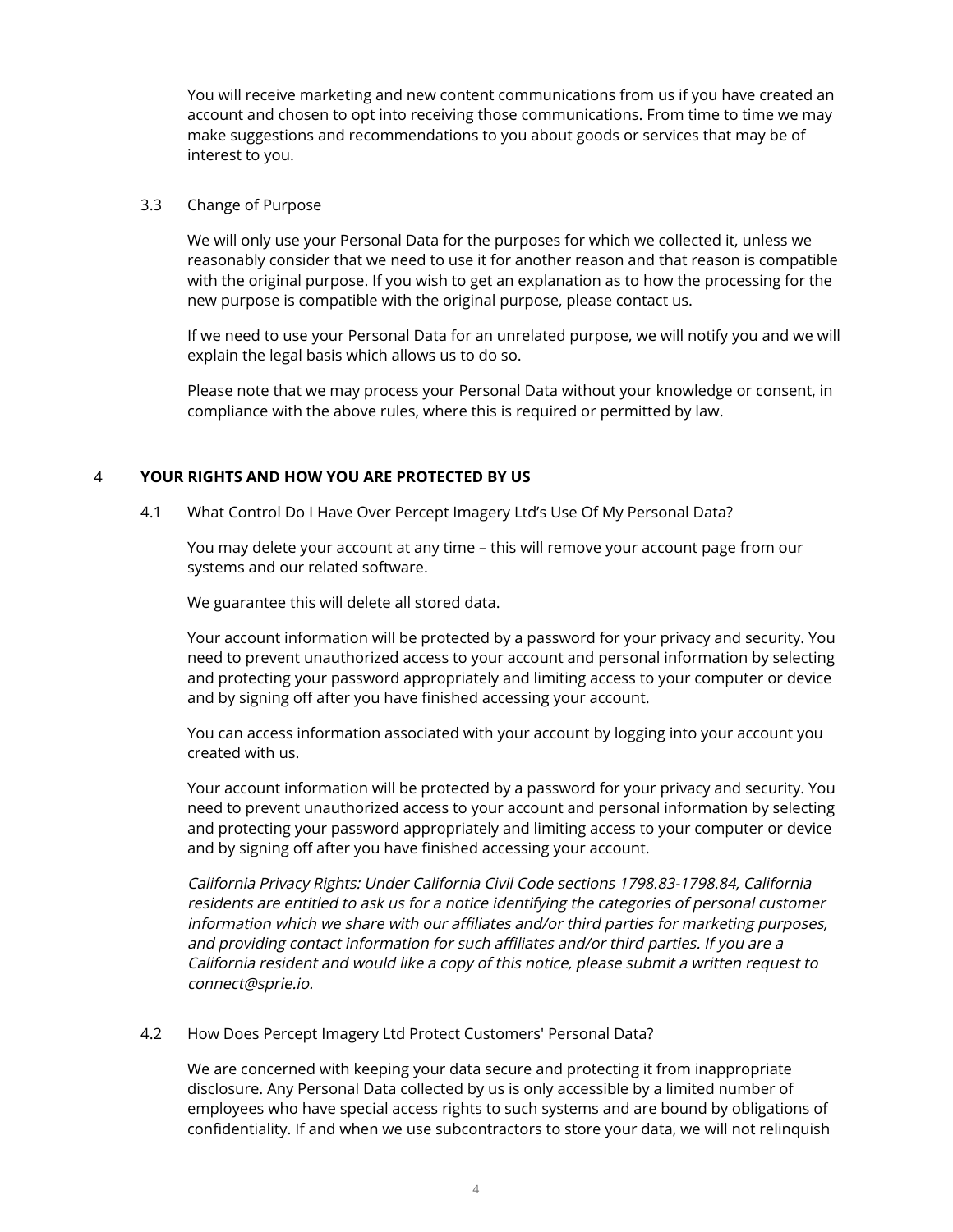control of your Personal Data or expose it to security risks that would not have arisen had the data remained in our possession. However, unfortunately no transmission of data over the internet is guaranteed to be completely secure. It may be possible for third parties not under the control of Percept Imagery Ltd to intercept or access transmissions or private communications unlawfully. While we strive to protect your Personal Data, we cannot ensure or warrant the security of any Personal Data you transmit to us. Any such transmission is done at your own risk. If you believe that your interaction with us is no longer secure, please contact us.

#### 4.3 Opting Out Of Marketing Promotions

You can ask us to stop sending you marketing messages at any time by You can ask us to stop sending you marketing or advertising messages any time by following opt-out or unsubscribe instructions provided in the message..

Where you opt out of receiving these marketing messages, we will continue to retain other Personal Data provided to us as a result of interactions with us not related to your marketing preferences.

# 4.4 How to Request your Data and the Process for Obtaining it

You will not have to pay a fee to access your Personal Data (or to exercise any of the other rights). However, if your request is clearly unfounded, we could refuse to comply with your request.

We may need to request specific information from you to help us confirm your identity and ensure you have the right to access your Personal Data (or to exercise any of your other rights). This is a security measure to ensure that Personal Data is not disclosed to any person who has no right to receive it. We may also contact you to ask you for further information in relation to your request to speed up our response.

# 5 **YOUR DATA AND THIRD PARTIES**

#### 5.1 Will We Share Your Data With Third Parties?

We may also share Personal Data with interested parties in the event that Percept Imagery Ltd anticipates a change in control or the acquisition of all or part of our business or assets or with interested parties in connection with the licensing of our technology.

If Percept Imagery Ltd is sold or makes a sale or transfer, we may, in our sole discretion, transfer, sell or assign your Personal Data to a third party as part of or in connection with that transaction. Upon such transfer, the Privacy Policy of the acquiring entity may govern the further use of your Personal Data. In all other situations your data will still remain protected in accordance with this Privacy Policy (as amended from time to time).

We may share your Personal Data at any time if required for legal reasons or in order to enforce our terms or this Privacy Policy.

#### 5.2 Third-Party Links

This Site may include links to third-party websites, plug-ins and applications. Clicking on those links or enabling those connections may allow third parties to collect or share data about you.